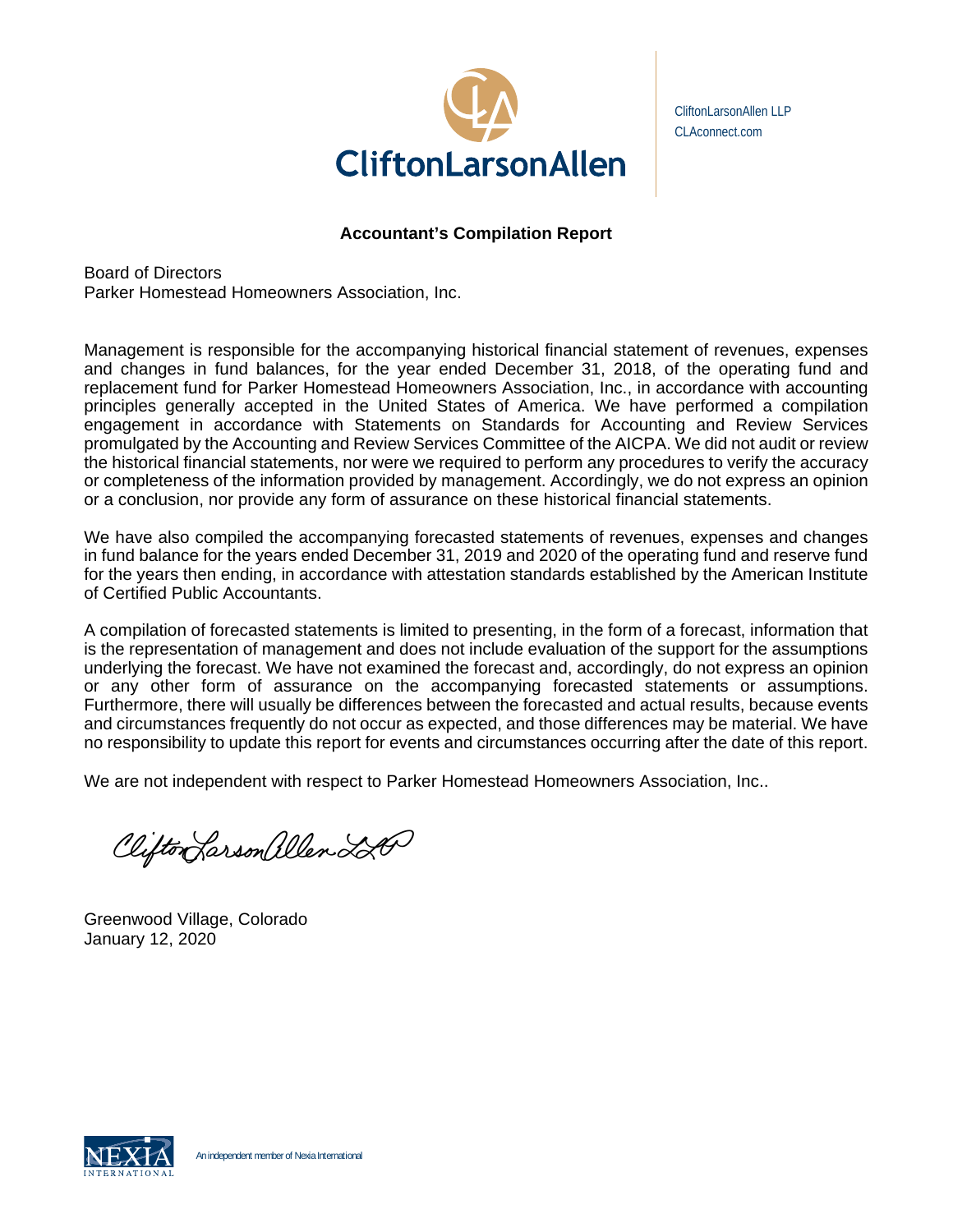#### **PARKER HOMESTEAD HOMEOWNERS ASSOCIATION, INC. SUMMARY 2020 BUDGET WITH 2018 ACTUAL AND 2019 ESTIMATED For the Years Ended and Ending December 31,**

1/12/20

|                                                                    | <b>ACTUAL</b><br>2018 |   | <b>ESTIMATED</b><br>2019 |     | <b>BUDGET</b><br>2020 |                  |
|--------------------------------------------------------------------|-----------------------|---|--------------------------|-----|-----------------------|------------------|
| BEGINNING FUND BALANCES                                            | \$<br>18,552          |   | \$<br>31,002             |     | \$                    | 36,988           |
| <b>REVENUES</b><br>Interest Income                                 |                       | 4 |                          | 5   |                       | 5                |
| Assessments<br>Other HOA Fees                                      | 50,400<br>1,933       |   | 50,400                   | 710 |                       | 61,200           |
| <b>Total revenues</b>                                              | 52,337                |   | 51,115                   |     |                       | 61,205           |
| <b>TRANSFERS IN</b>                                                | 2,400                 |   | 2,400                    |     |                       | 9,600            |
| Total funds available                                              | 73,289                |   | 84,517                   |     |                       | 107,793          |
| <b>EXPENDITURES</b><br><b>Operating Fund</b><br>Total expenditures | 39,887<br>39,887      |   | 45,129<br>45,129         |     |                       | 51,600<br>51,600 |
| <b>TRANSFERS OUT</b>                                               | 2,400                 |   | 2,400                    |     |                       | 9,600            |
| Total expenditures and transfers out<br>requiring appropriation    | 42,287                |   | 47,529                   |     |                       | 61,200           |
| <b>ENDING FUND BALANCES</b>                                        | 31,002<br>\$          |   | 36,988<br>\$             |     | \$                    | 46,593           |

This financial information should be read only in connection with the accompanying accountant's compilation report and summary of significant assumptions.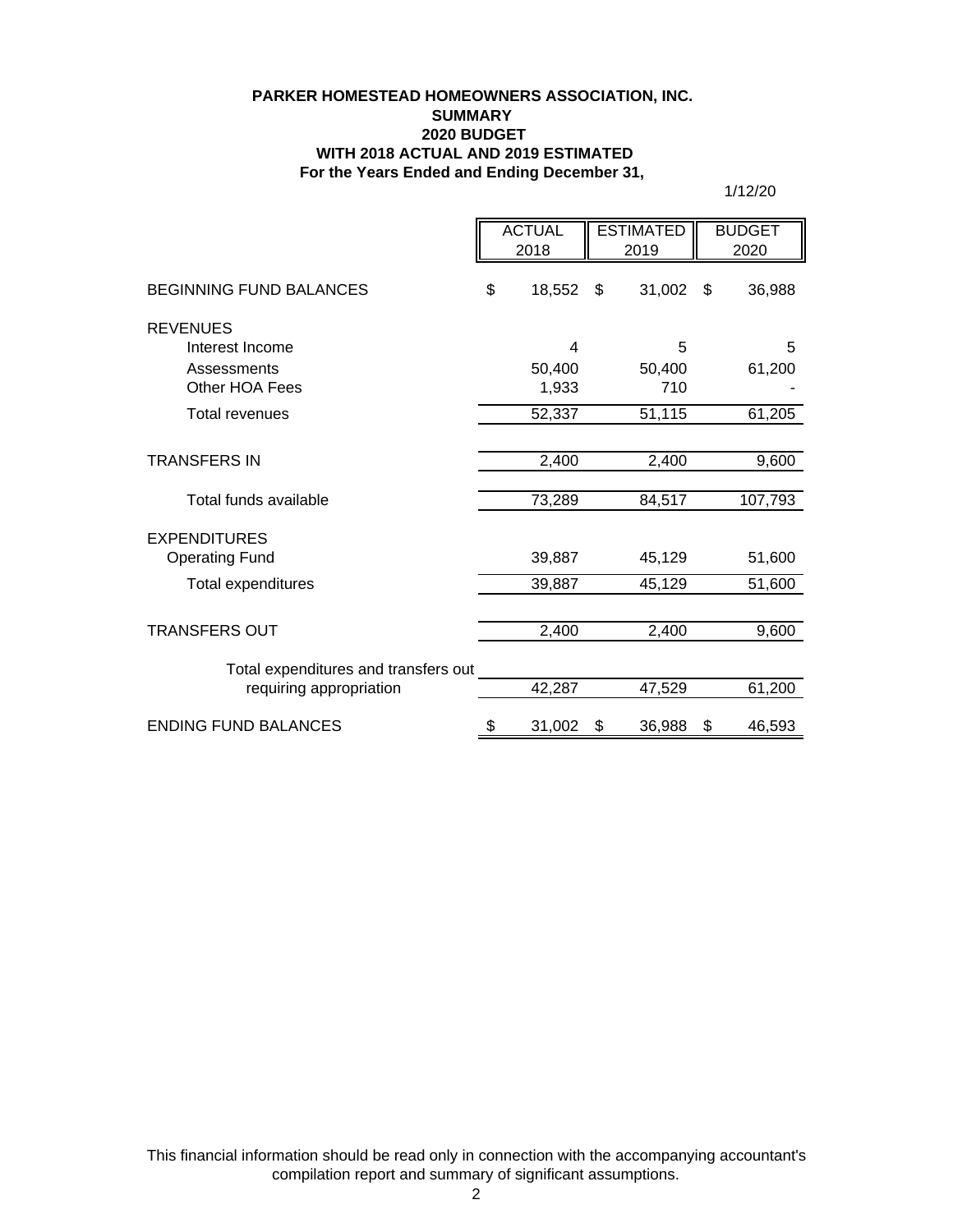## **For the Years Ended and Ending December 31, PARKER HOMESTEAD HOMEOWNERS ASSOCIATION, INC. OPERATING FUND 2020 BUDGET WITH 2018 ACTUAL AND 2019 ESTIMATED**

1/12/20

|                                      | <b>ACTUAL</b> |        | <b>ESTIMATED</b> |        | <b>BUDGET</b> |        |
|--------------------------------------|---------------|--------|------------------|--------|---------------|--------|
|                                      | 2018          |        | 2019             |        | 2020          |        |
|                                      |               |        |                  |        |               |        |
| <b>BEGINNING FUND BALANCE</b>        | \$            | 15,551 | \$               | 25,597 | \$            | 29,178 |
| <b>REVENUES</b>                      |               |        |                  |        |               |        |
| Assessments                          |               | 50,400 |                  | 50,400 |               | 61,200 |
| Other HOA Fees                       |               | 1,933  |                  | 710    |               |        |
| <b>Total revenues</b>                |               | 52,333 |                  | 51,110 |               | 61,200 |
| Total funds available                |               | 67,884 |                  | 76,707 |               | 90,378 |
| <b>EXPENDITURES</b>                  |               |        |                  |        |               |        |
| General and administrative           |               |        |                  |        |               |        |
| Accounting                           |               | 4,063  |                  | 4,000  |               | 4,416  |
| <b>Association Management</b>        |               | 4,215  |                  | 4,080  |               | 4,080  |
| <b>Billing</b>                       |               | 4,488  |                  | 4,000  |               | 4,080  |
| Audit/Taxes                          |               | 400    |                  | 500    |               | 500    |
| Insurance                            |               | 1,518  |                  | 1,482  |               | 800    |
| Legal                                |               |        |                  | 900    |               | 840    |
| Miscellaneous                        |               |        |                  | 92     |               |        |
| Postage & Printing                   |               |        |                  | 492    |               | 600    |
| Contingency                          |               |        |                  |        |               | 808    |
| Operations and maintenance           |               |        |                  |        |               |        |
| Electricity                          |               | 334    |                  | 264    |               | 450    |
| <b>Irrigation Repairs</b>            |               | 810    |                  | 1,600  |               | 1,500  |
| <b>Holiday Lighting</b>              |               |        |                  |        |               | 2,000  |
| Landscape Maintenance                |               | 11,828 |                  | 10,152 |               | 9,600  |
| Landscape Maintenance - Native       |               |        |                  | 2,400  |               | 3,500  |
| Snow Removal                         |               | 407    |                  | 3,742  |               | 2,500  |
| <b>Trash Removal</b>                 |               | 9,864  |                  | 10,073 |               | 10,426 |
| Water                                |               | 1,747  |                  | 752    |               | 5,000  |
| Website                              |               | 213    |                  | 600    |               | 500    |
| Total expenditures                   |               | 39,887 |                  | 45,129 |               | 51,600 |
| <b>TRANSFERS OUT</b>                 |               |        |                  |        |               |        |
| <b>Transfers to Reserve Fund</b>     |               | 2,400  |                  | 2,400  |               | 9,600  |
|                                      |               |        |                  |        |               |        |
| Total expenditures and transfers out |               |        |                  |        |               |        |
| requiring appropriation              |               | 42,287 |                  | 47,529 |               | 61,200 |
| <b>ENDING FUND BALANCE</b>           | \$            | 25,597 | \$               | 29,178 | \$            | 29,178 |

This financial information should be read only in connection with the accompanying accountant's compilation report and summary of significant assumptions.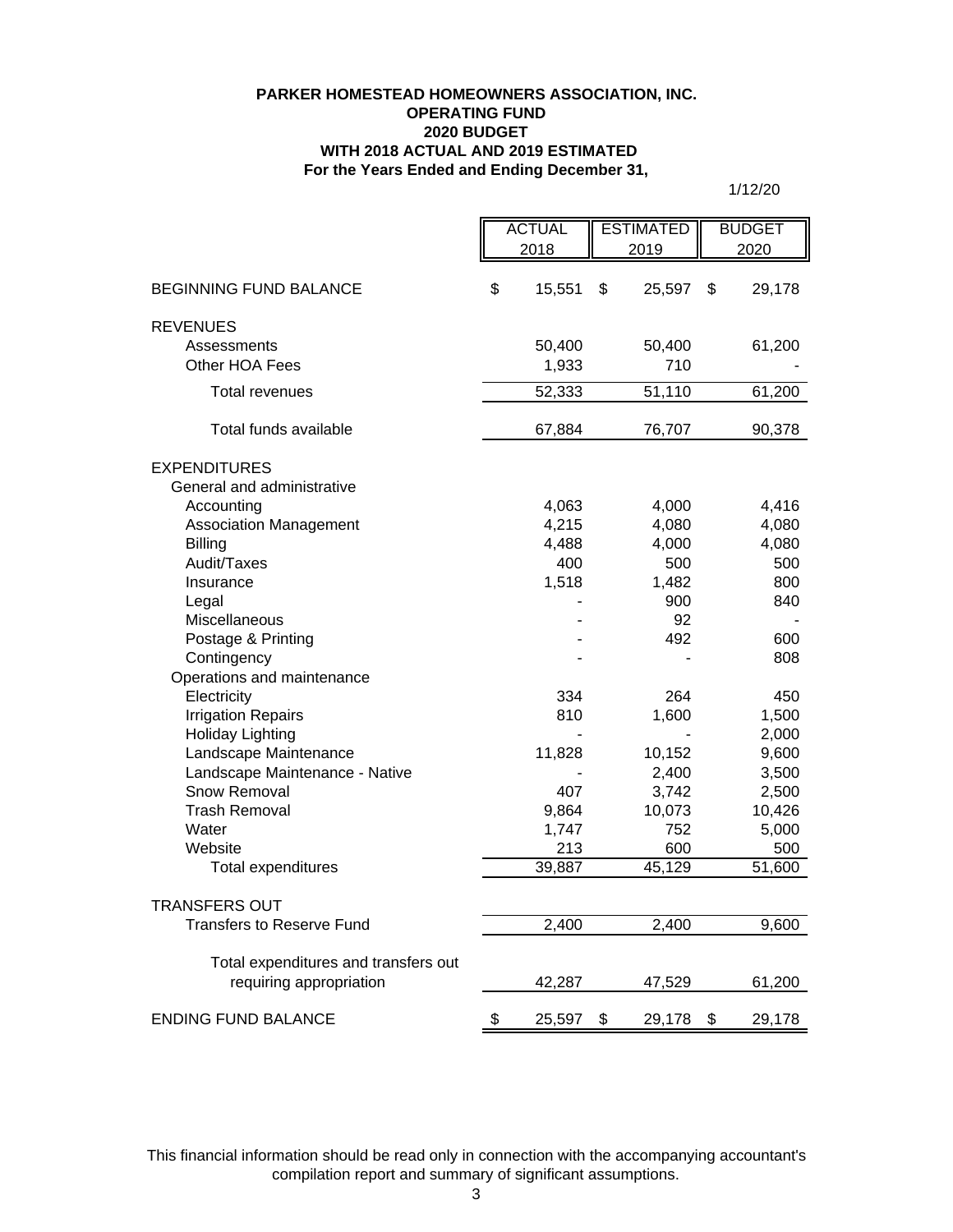## **PARKER HOMESTEAD HOMEOWNERS ASSOCIATION, INC. RESERVE FUND 2020 BUDGET WITH 2018 ACTUAL AND 2019 ESTIMATED For the Years Ended and Ending December 31,**

1/12/20

|                                      | <b>ACTUAL</b><br>2018 |    | <b>ESTIMATED</b><br>2019 |      | <b>BUDGET</b><br>2020 |
|--------------------------------------|-----------------------|----|--------------------------|------|-----------------------|
| <b>BEGINNING FUND BALANCE</b>        | \$<br>3,001           | \$ | 5,405                    | - \$ | 7,810                 |
| <b>REVENUES</b><br>Interest Income   | 4                     |    | 5                        |      | 5                     |
| Total revenues                       | $\overline{4}$        |    | 5                        |      | 5                     |
| <b>TRANSFERS IN</b>                  |                       |    |                          |      |                       |
| <b>Transfers from Operating Fund</b> | 2,400                 |    | 2,400                    |      | 9,600                 |
| Total funds available                | 5,405                 |    | 7,810                    |      | 17,415                |
| <b>EXPENDITURES</b>                  |                       |    |                          |      |                       |
| Total expenditures                   |                       |    |                          |      |                       |
| <b>ENDING FUND BALANCE</b>           | 5,405                 | S  | 7,810                    | \$   | 17,415                |